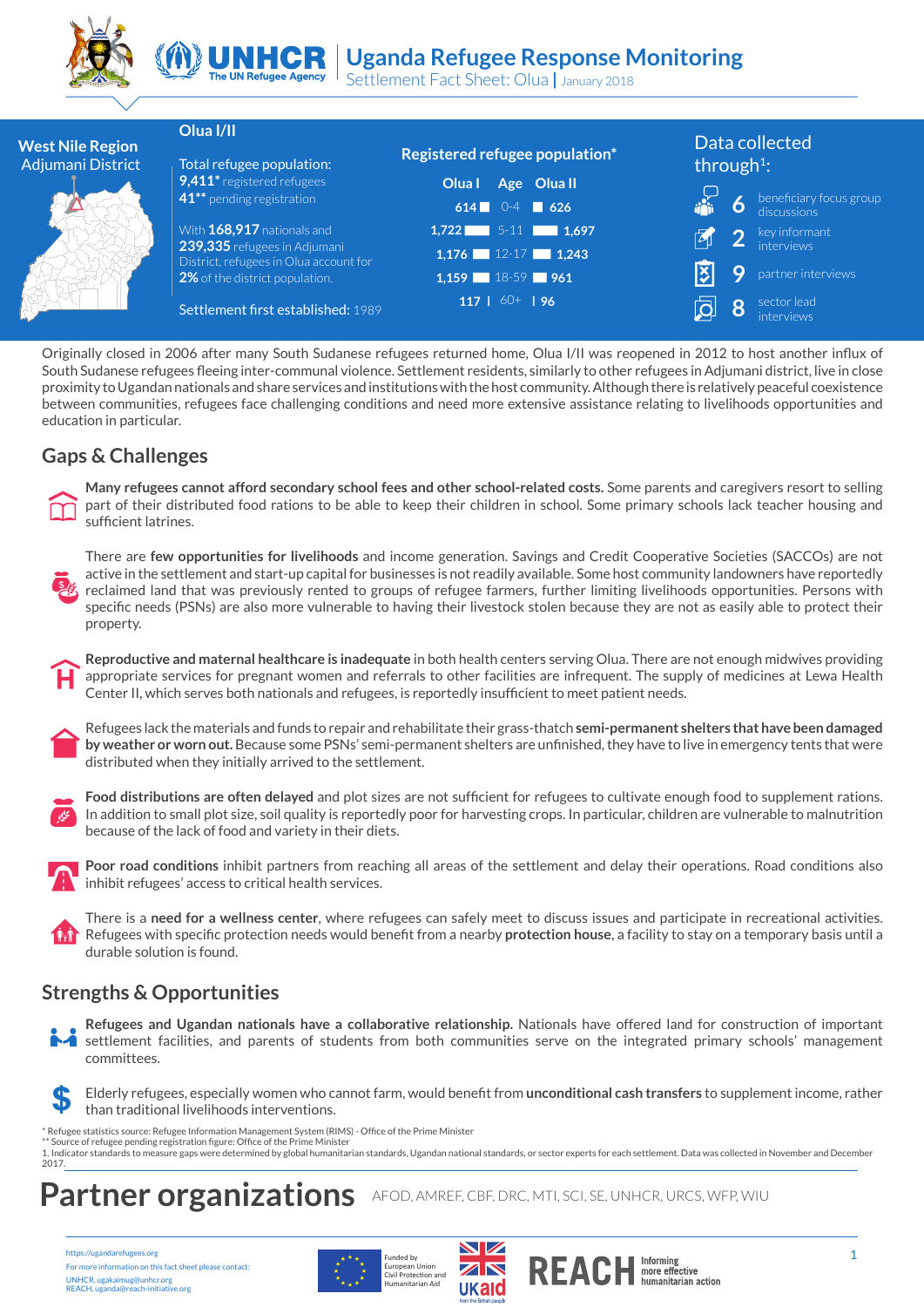

Settlement Fact Sheet: Olua **|** January 2018



European Union<br>Civil Protection and<br>Humanitarian Aid

ukaid

For more information on this fact sheet please contact: UNHCR, ugakaimug@unhcr.org REACH, uganda@reach-initiative.org